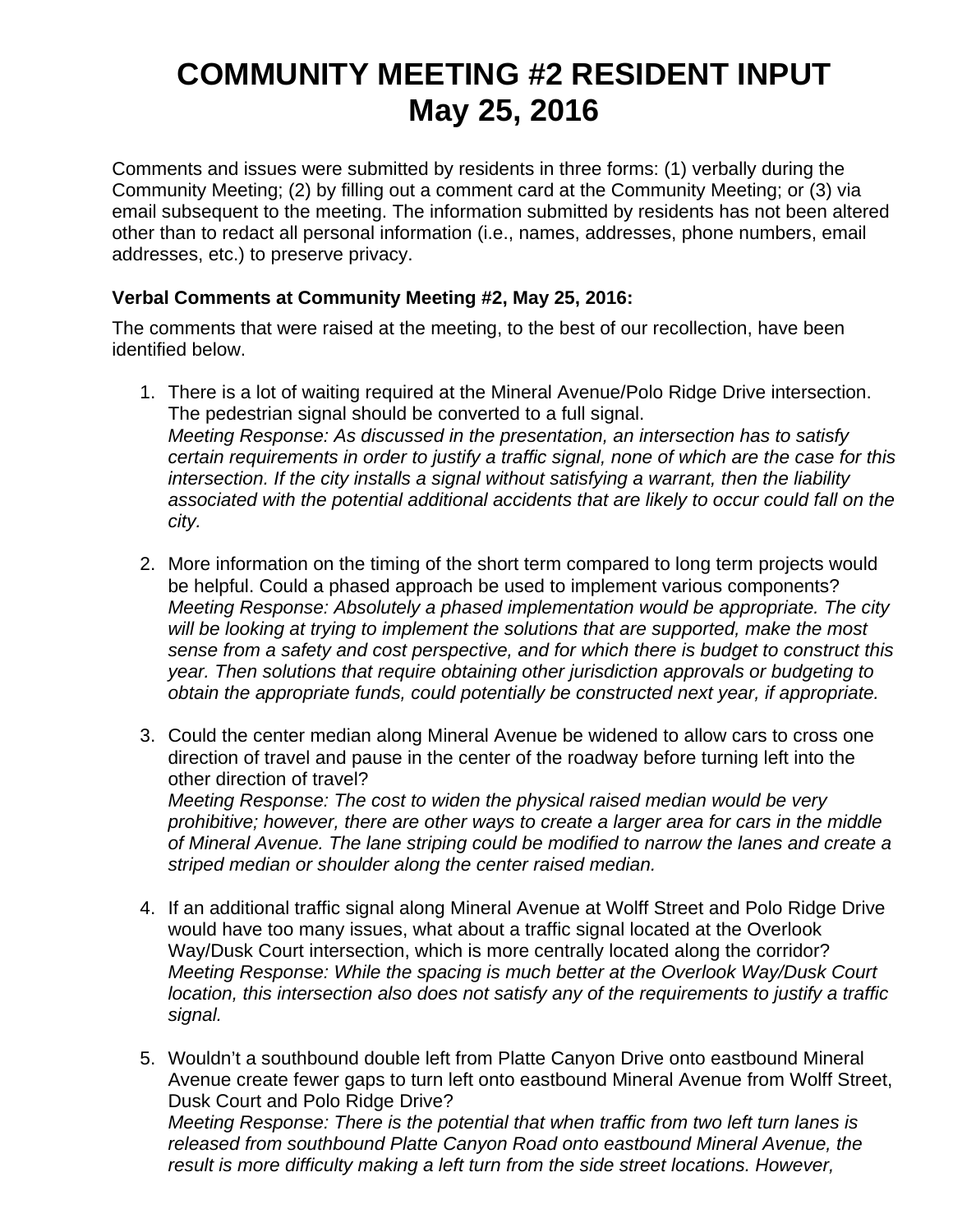> *moving traffic more efficiently through the Mineral Avenue/Platte Canyon Road intersection should create more gaps at other times.*

- 6. As an alternative to adding a second southbound left turn lane on Platte Canyon Road to Mineral Avenue, could the signal timing just be adjusted to provide more green time for the left turn movement? *Meeting Response: Adding more green time to the southbound left turn movement requires taking green time away from traffic along Mineral Avenue, which would likely result in longer queues and more delay for the majority of the traffic travelling through the intersection.*
- 7. The residents are already finding their own solutions, such as turning right and making a U-turn at the next street instead of trying to turn left or going half way across Mineral Avenue and angling their car in the center median. *Meeting Response: That is great that residents are finding other means to access the corridor provided the alternatives are safe and legal. That is why the city installed the "OK TO U TURN" signs a couple of years ago, to provide other options and encourage vehicles to find safe alternatives during overly congested periods.*
- 8. How can we justify a hole in the wall in Meadowbrook for only 100 cars? *Meeting Response: The potential solutions presented were intended to address the concerns expressed at the first community meeting. One of the requests was to look at a potential alternative access for the Meadowbrook neighborhood directly to Platte Canyon Road.*
- 9. Won't development of the Ensor property just bring more cars and more access points along Mineral Avenue? *Meeting Response: As part of the development process for the Ensor property a traffic study will be required that estimates the amount of additional traffic that will utilize Mineral Avenue west of the development. Access to the Ensor property has already been identified, with a new traffic signal along Santa Fe Drive between Mineral Avenue and County Line Road, along with two additional right-in/right-out only access locations. The only access planned for along Mineral Avenue is the extension of Platte River Parkway to the south and potentially a right-in/right-out between Platte River Parkway and Santa Fe Drive.*
- 10. Is 45 mph the appropriate speed for Mineral Avenue as both east and west of this section of the roadway are signed at 40 mph? *Meeting Response: Mineral Avenue is appropriately signed today provided the type of roadway, access and intersection spacing. However, the speed limit could potentially be reduced in conjunction with other modifications to the roadway, such as narrowing travel lanes and reducing the number of through lanes to match the segments to the east and west.*
- 11. Maybe by narrowing the road the 85 percentile may then be 40 mph. *Meeting Response: Absolutely, narrowing the travel lanes is certainly one potential way of lowering speed.*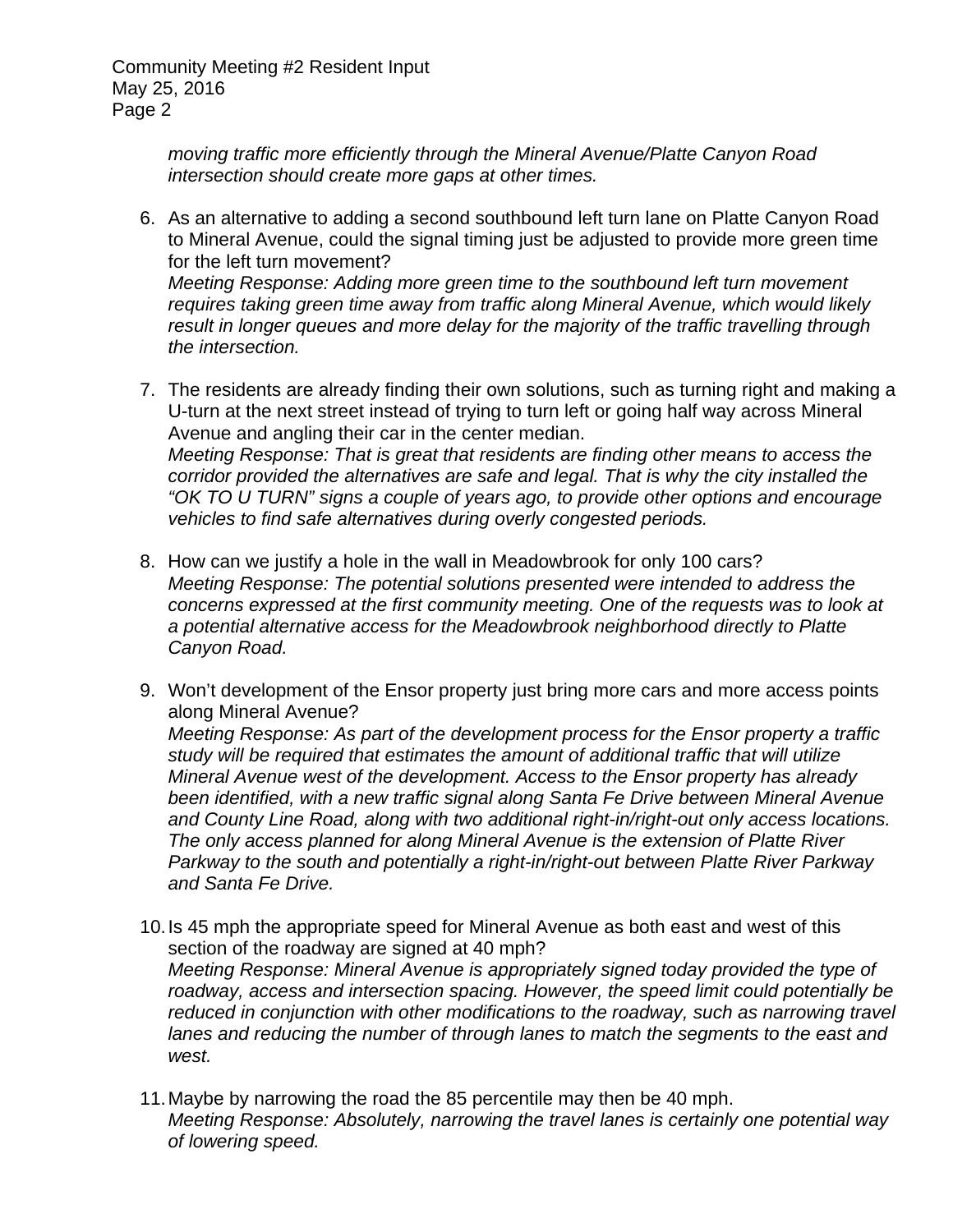12. What is the timing for the potential short term solutions?

*Meeting Response: Some of the solutions that require minimal construction and minimal costs, could potentially be implemented this year (2016). However, any solutions that require more construction will need to be budgeted for future years, which will require weighing the needs for this area with other projects proposed around the city.* 

- 13. How does the signal warrant that is based on accidents work? *Meeting Response: There is a signal warrant that factors in the number of accidents as well as the severity of the accidents. However, none of the unsignalized intersections within the study area along Mineral Avenue satisfy the requirements of the accident warrant.*
- 14. Turning out of Meadowbrook is much more difficult than out of Overlook and should be treated as such.

*Meeting Response: As a resident of Overlook I have experienced the challenges of access along Mineral Avenue for many years. I have at times intentionally driven into the Meadowbrook neighborhood to experience the challenges reported by the residents. I admit there is a different feel to turning left from the north side of Mineral Avenue, especially when the trail is busy with bicyclists and pedestrians.* 

- 15. Before the city completes the short term striping solution, could you send out an email or flyer to let residents know about the change? *Meeting Response: The city will definitely continue to post updates on the project website, which would be the best location to identify changes before they occur.*
- 16. Can the "NO U TURN" sign currently limited to between 6 and 9 am at Wolff Street be changed to all day and enforced by police? *Meeting Response: The city will consider the potential impacts both associated with restricting and allowing the U-turn movement at this location, and attempt to come up with the safest operation possible.*
- 17. Can the westbound right turn lane out of Polo Reserve be made permanent? *Meeting Response: The intention is to maintain the southbound Polo Ridge Drive to westbound Mineral Avenue right turn movement as this is an add lane along Mineral Avenue starting at Polo Ridge Drive.*
- 18. Can the center medians be shortened 10 feet to facilitate an easier left turn out on to Mineral Avenue? *Meeting Response: The city will need to investigate the ability to pull back the nose of the center median islands. Some cost prohibitive obstructions to consider include potential utility impacts.*
- 19. It is frightening to turn out at Polo Ridge Drive in front of speeding cars. *Meeting Response: The city respects the concerns and safety of all the residents, which is why this corridor study was initiated. Hopefully the solutions identified as part of the study will be able to be implemented and improve the operations along Mineral Avenue to help residents feel more comfortable with the driving conditions.*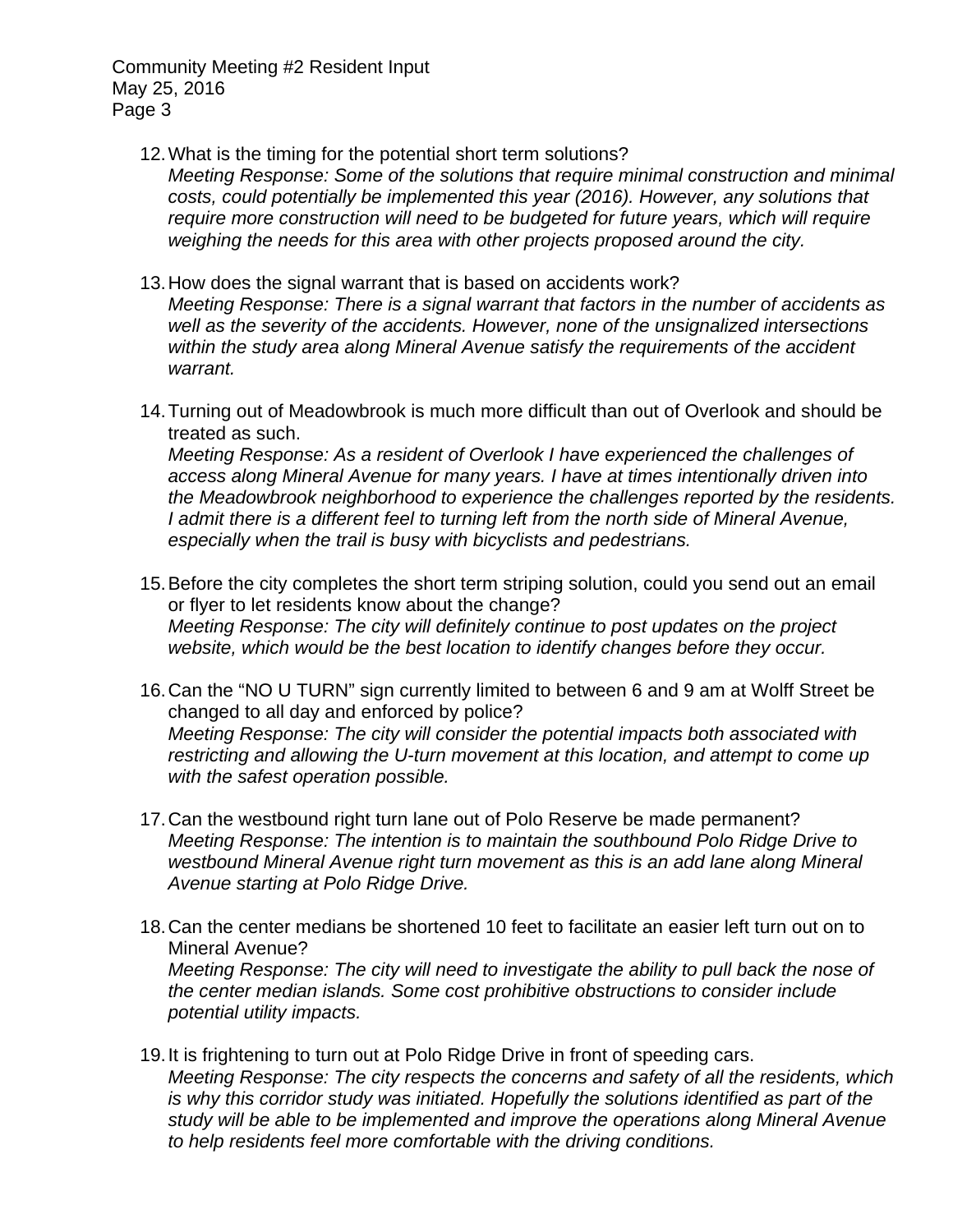20. Can vehicles turning right from northbound Platte Canyon Road to eastbound Mineral Avenue be forced to stay in the outside lane as far as possible with a solid line as this would help people turning left out from southbound Wolff Street? *Meeting Response: Adequate access needs to be provided to the development along the south side of Mineral Avenue east of Platte Canyon Road. However, the city will take into consideration the accessibility for southbound Wolff Street vehicles as part of any redesign of Mineral Avenue.* 

## **Comment Forms Received at Community Meeting #2, May 25, 2016:**

- 1. [REDACTED] Be proactive, currently the heaviest volumes on the studied corridor are 2 times per day, 5 days a week. When RTD builds a new parking garage for the Mineral Station, and when the 100+ acres on the SW corner of Mineral and Santa Fe develops ( and CDOT says only 3 new intersections onto Santa Fe) and  $\frac{1}{4}$  of the access will have to be from Mineral, the traffic will be much heavier all day, 7 days a week. City Council should not approve 1 million square feet of retail and several hundred homes on that 100 acre site. When the developer applies for a change of zoning, just say no. Use the land to expand the SSPR open space.
- 2. [REDACTED] Lower the speed limit to 40 mph to be consistent with Ken Caryl and Mineral east of Santa Fe.
- 3. [REDACTED] Presentation did not address the backups from Santa Fe to Cooley Lake in the morning! Santa Fe to Writer's Park in the afternoon. Once you get on Mineral, there are excessive waits.
- 4. [REDACTED] Nice presentation. Screen was a bit small. Thank you for the study.
- 5. [REDACTED] Yes on left turn from Mineral Dr onto southbound Platte Canyon! Yes on 40 mph on Mineral Ave.
- 6. [REDACTED] Really like the "striping" solutions right hand dedicated turns. Not a fan of moving the pedestrian and cyclists out of sight of Mineral drivers – this puts cyclists & pedestrians at additional risk by drivers turning right into community. Do not add an additional exit out of Meadowbrook. It is not worth the cost and runs the risk of additional traffic through the community. Widen the median so that you can be better protected on a left hand turn by only dealing with half the traffic at a time and stopping half way. Reduce the speed limit to 40 mph to be consistent with Ken Caryl and over time reduce the impact/consequence of potential left had turn accidents. Add stripe or a small cement barrier to keep northbound Platte traffic turning right from quickly moving into the most northerly lane going eastbound before Wolff. This eliminates additional left turn options out of Wolff. Thanks for the study. There are solutions that can work that don't involve traffic lights.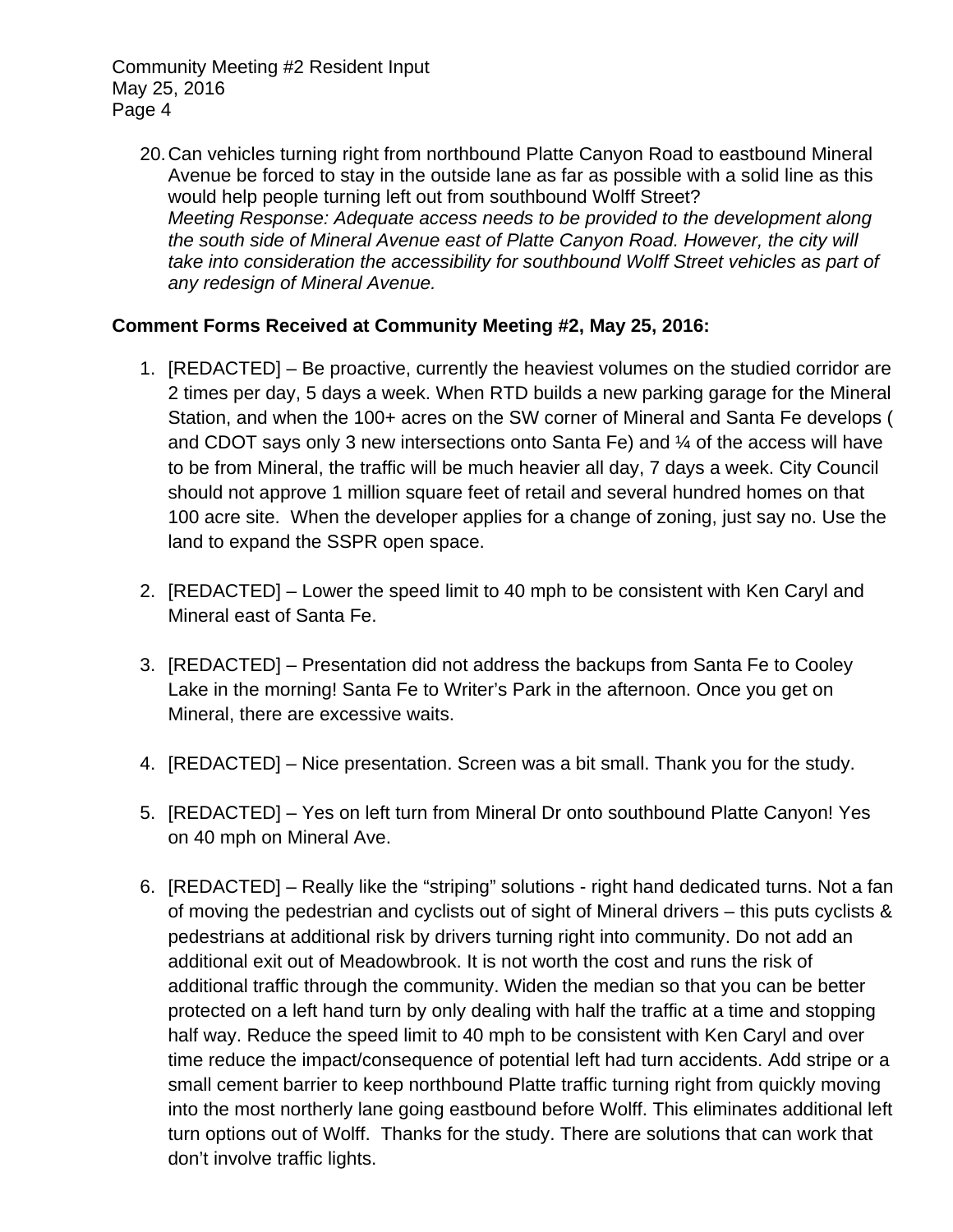- 7. [REDACTED] 1. 45 mph is scary. At least 1 x/week, I am shaking by the time I get out onto Mineral. 2. There needs to be a break in traffic somehow. 3. If trees need to come out on median, then they need to come out.
- 8. [REDACTED] All good ideas: 1. Increase median to make it feel safe to be in the middle. 2. Take off times on Wolff U-turn. 3. Take out Platte Canyon no left turn out of Outlook. 4. Double left from Platte Canyon onto Mineral. 5. Decrease speed limit to 40 or 35 like Bowles or Ken Caryl. Not a solution – cut out/gate from Meadowbrook to Platte.
- 9. [REDACTED] Woolf & Mineral is a complete disaster at certain times of the day. Cars are speeding up till right westbound lane, bicycles are crossing in both directions, residents of Meadowbrook are avoiding the intersection at Woolf by going to Dusk.
- 10. [REDACTED] Please make the mid-point for a one half left-turn on to Mineral be a longer/wider "safe zone" to wait to finish your left-turn.
- 11. [REDACTED] Agree with doing short term solutions on Dusk and Wolff. Agree that traffic lights on Mineral not workable. Need the light @ Polo @ rush hour. No U turn on Wolf would be better.
- 12. [REDACTED] Implement the restriping immediately.
- 13. [REDACTED] Implement 2 lane left off Platte onto Mineral.
- 14. [REDACTED] Really like the cycle/ped re-crossing, making them go into Meadowbrook giving cars a safer wait area.
- 15. [REDACTED] Widen the middle for those waiting to merge to go left so we can wait safely.
- 16. [REDACTED] The city has done a good job of analyzing the corridor issues, the apparent direction the city is moving to seems reasonable.
- 17. [REDACTED] Corridor residents already have "solutions\*" to turning left. So your statistics on time to turn left are compromised and questioned. (\*Solutions are not legal or safe.)
- 18. [REDACTED] Thanks for your information/presentation. Nice Job. I like the idea of an expanded center lane to make left turn. I also wish that there would be a couple of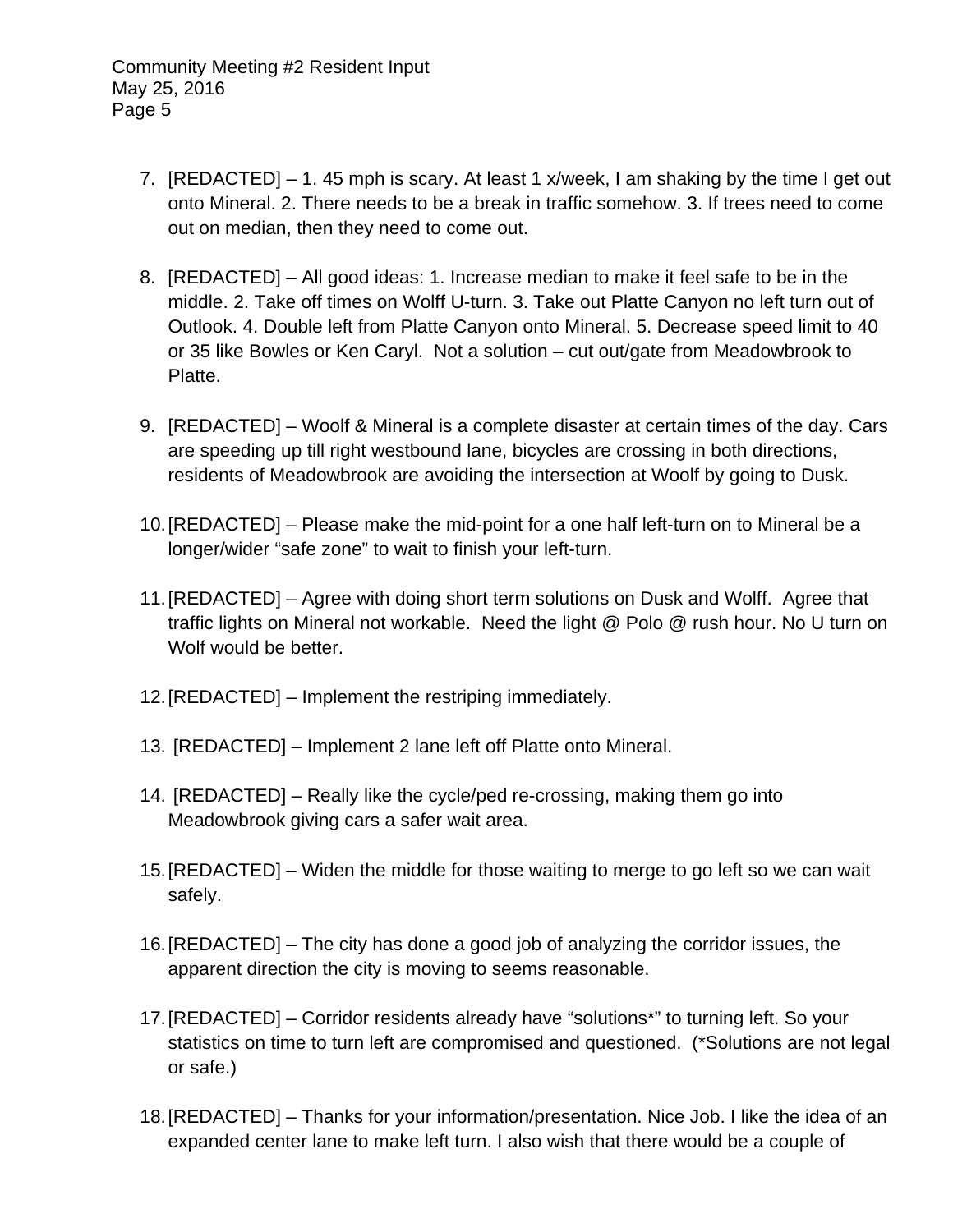> phases to this solution, if more car traffic will be added if the property on south of Santa Fe/Mineral intersection is developed, down the line. And allow more time on the left turn from Mineral to Platte Canyon.

- 19. [REDACTED] I like the idea of a center "wait" area. Drive half way, wait for an opportunity to turn left. Make it big enough. Left on Platte Canyon is a good idea.
- 20. [REDACTED] Thank you for taking this issue seriously. I worry that a double-left turn off SB Platte Canyon would clog traffic even worse on eastbound Mineral. I like the idea of making the right lanes into turn lanes.
- 21. [REDACTED] "Do not block intersection" signs at entrances!

## **Email Comments Received to Date:**

1. [REDACTED] Received May 31, 2016

Aaron, a belated thank you for the recent update on Mineral Avenue.

I was disappointed to hear that we will not be getting a stop light at Wolff and the pedestrian light won't be cycling anymore. I was also disappointed in the traffic data you presented as I expected there was much more activity at Wolff than reported.

I was pleased that there are some things that can be done at a reasonable cost. Moving the crosswalks would be of great benefit in avoiding an accident with a bicycle. Changes with the right lanes going west would also be helpful. I would like to see the sign limiting u-turns at Wolff limit u-turns at all times. People can go east 100 yards and make their u-turn. I also like your ideas regarding the exit to Platte Canyon from the apartments, giving them a left and right turn.

I don't like the idea of an exit from Meadowbrook to Platte Canyon as it would not solve the problem of making left hand turns. This would facilitate another right hand turn which we can do already.

Thanks for your help.

2. [REDACTED] Received June 1, 2016

Hello Aaron and Traffic Planning Staff,

 Since the meeting at Carson Center the other evening, I have been more acutely attentive to the driving conditions along Mineral Ave.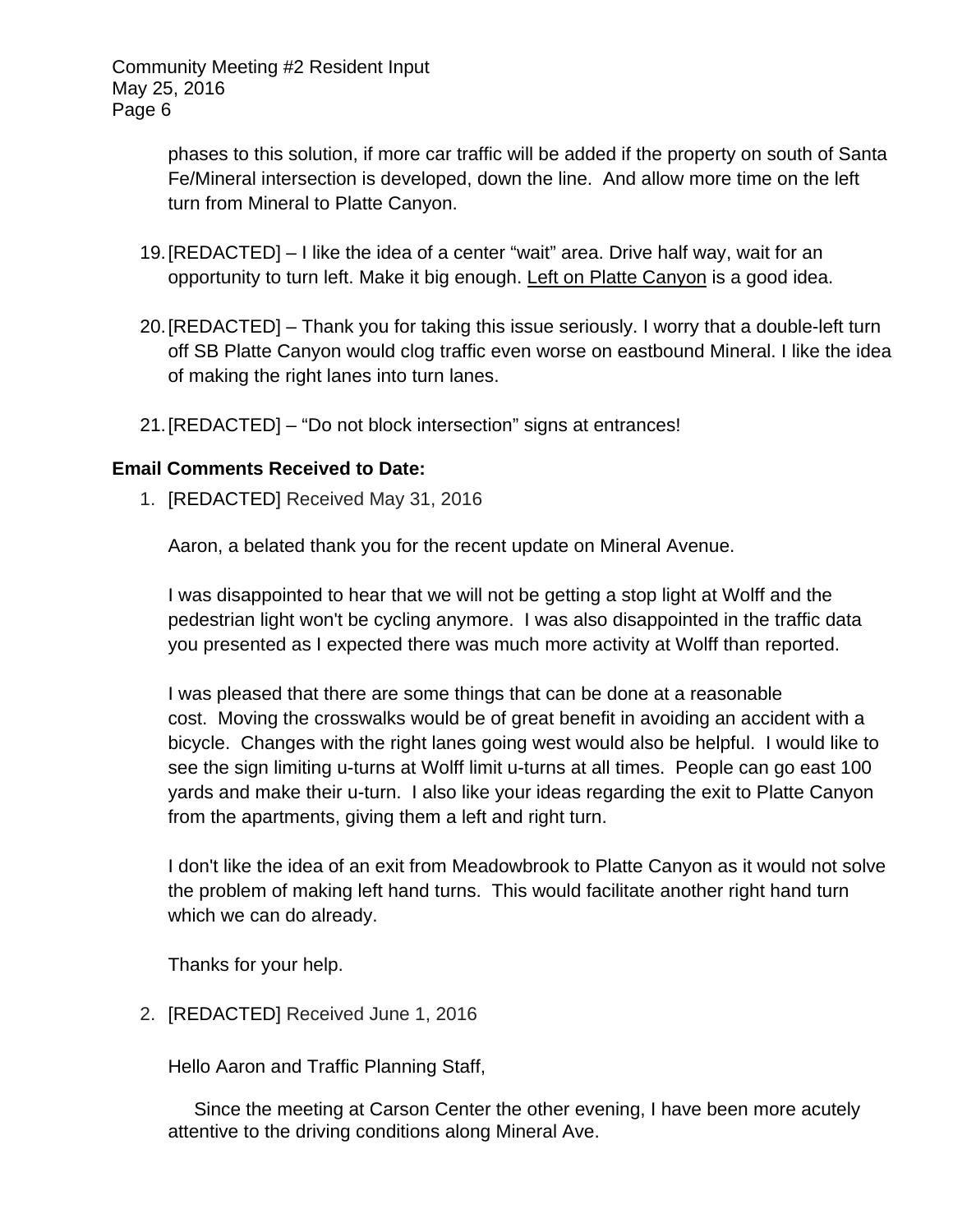> I have been considering the suggestions and trying to visualize and guess at the effectiveness of the ideas presented.

 The reallocation of the W. Mineral Ave. curb lane to a right-turn-only lane with narrower restriping and right-turn-only signage, and bumping over the thru lanes closer to the curb through restriping, and adding a bit more width to the median via restriping to allow a safer half-left-turn-with-a-pause-at-the-median, seems to make a lot of safety sense. As I drive the Mineral Avenue Corridor, I try to imagine disallowing the threelane mentality after the curb lane became right-turn-only. Hmm. It might just work - very, very well.

 Thank you for this economical and potentially very effective proposal. I support restriping and re-signing the West Mineral Avenue Corridor.

 Second, if the Southbound Platte Canyon left-turn lane to Eastbound Mineral was made a two-lane left-turn-arrow, then in addition to clearing the left-turn lane on Platte Canyon more quickly, that might channel the residents of the communities on the southside of Mineral into the rightmost lane of Mineral, and the thru traffic & residents of the northside of Mineral into the center lane of Mineral. That makes a lot of sense, and might avoid the need to skate across multiple lanes if I'm travelling from Southbound Platte Canyon to Eastbound Mineral and trying to turn South into S. Wolff St,, S. Utica Dr., or S. Overlook Way in order to arrive home in the Overlook.

I support the proposal to add the dual left-turn-only lane on Platte Canyon Rd.

 Alas, I don't know if traffic will respond... But, I also support changing the posted speed limit downward to 40 MPH, thereby matching the adjacent feeder streets of Mineral Ave. east of Santa Fe Dr., and Ken Caryl Ave. west of Platte Canyon Rd. Then, the Mineral Avenue Corridor becomes a consistently regulated drive at 40 MPH. It might just work -- at least with newer incoming residents, not yet accustomed to the Mineral Avenue speedway!

Thank you for all your effort!

3. [REDACTED] Received June 4, 2016

Aaron,

I live in Meadowbrook and attended your 5/25 meeting reviewing the data analysis and potential solutions. I had to leave right at 7p – just as the Q&A began, but I did want to give you my comments.

First and foremost, I though the presentation was well done. The sequence of the presentation and the information/data and potential solutions were well conceived – thank you. As you know, the topic can quickly become personal and emotional and you did a pretty good job to try to keep it objective. You should know that you did come across a touch condescending a couple of times related to the data and what people should expect living on such an arterial, but I'd encourage you to remain empathic to the perceptions. Mineral is certainly a busy street and it's not easy to navigate – especially